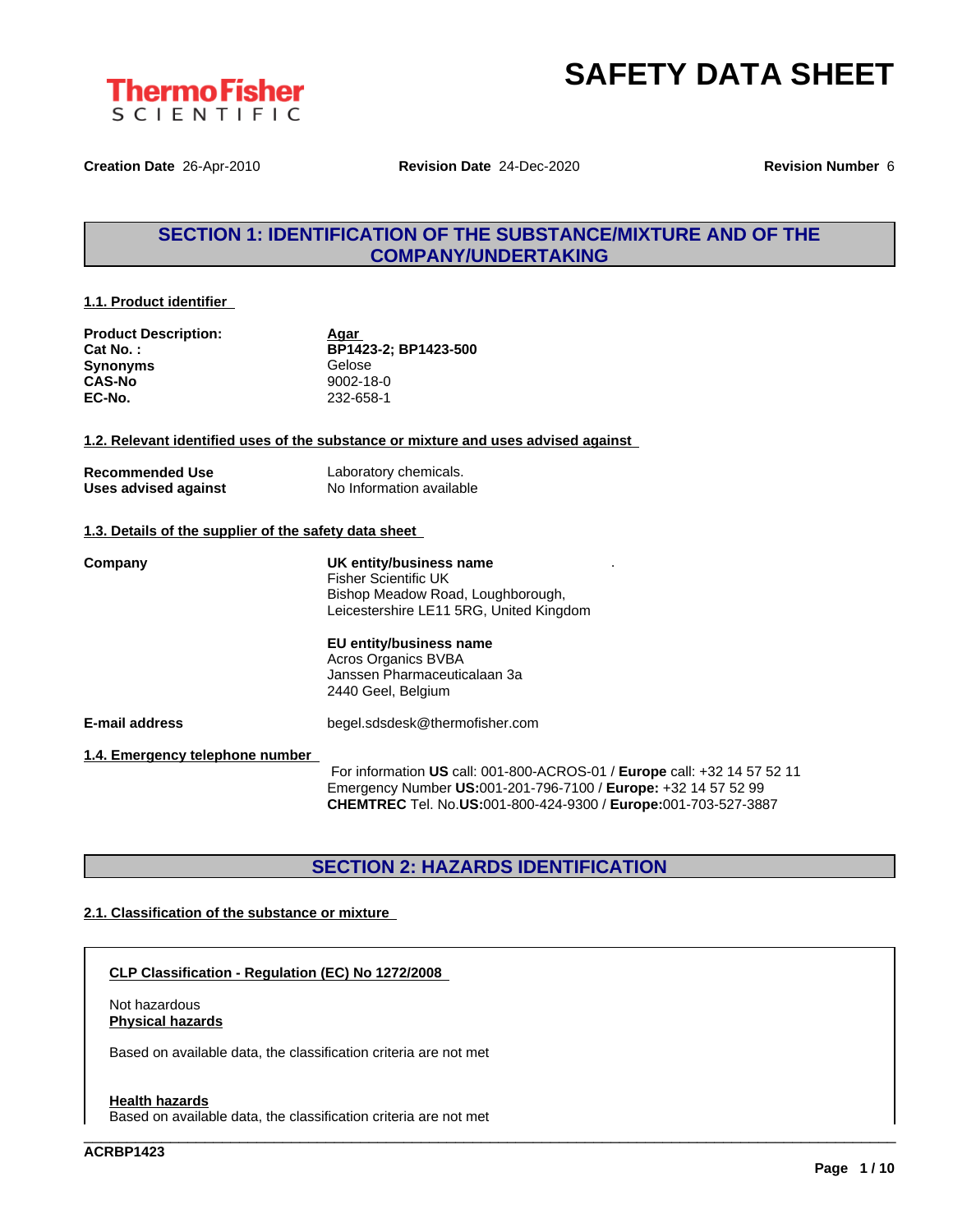## \_\_\_\_\_\_\_\_\_\_\_\_\_\_\_\_\_\_\_\_\_\_\_\_\_\_\_\_\_\_\_\_\_\_\_\_\_\_\_\_\_\_\_\_\_\_\_\_\_\_\_\_\_\_\_\_\_\_\_\_\_\_\_\_\_\_\_\_\_\_\_\_\_\_\_\_\_\_\_\_\_\_\_\_\_\_\_\_\_\_\_\_\_\_ **Agar Revision Date** 24-Dec-2020

#### **Environmental hazards**

Based on available data, the classification criteria are not met

*Full text of Hazard Statements: see section 16*

#### **2.2. Label elements**

None required

May form combustible dust concentrations in air

#### **2.3. Other hazards**

May form explosible dust-air mixture if dispersed

#### **SECTION 3: COMPOSITION/INFORMATION ON INGREDIENTS**

#### **3.1. Substances**

| Component | <b>CAS-No</b> | EC-No.    | Weight % | <b>CLP Classification -</b><br>- Regulation (EC) No<br>1272/2008 |
|-----------|---------------|-----------|----------|------------------------------------------------------------------|
| Aɑar      | 9002-18-0     | 232-658-1 | >95      |                                                                  |

#### *Full text of Hazard Statements: see section 16*

### **SECTION 4: FIRST AID MEASURES**

#### **4.1. Description of first aid measures**

| <b>Eye Contact</b>                                               | Rinse immediately with plenty of water, also under the eyelids, for at least 15 minutes. Get<br>medical attention.         |
|------------------------------------------------------------------|----------------------------------------------------------------------------------------------------------------------------|
| <b>Skin Contact</b>                                              | Wash off immediately with plenty of water for at least 15 minutes. Get medical attention<br>immediately if symptoms occur. |
| <b>Ingestion</b>                                                 | Clean mouth with water and drink afterwards plenty of water. Get medical attention if<br>symptoms occur.                   |
| <b>Inhalation</b>                                                | Remove to fresh air. Get medical attention immediately if symptoms occur.                                                  |
| <b>Self-Protection of the First Aider</b>                        | No special precautions required.                                                                                           |
| 4.2. Most important symptoms and effects, both acute and delayed |                                                                                                                            |
|                                                                  |                                                                                                                            |

\_\_\_\_\_\_\_\_\_\_\_\_\_\_\_\_\_\_\_\_\_\_\_\_\_\_\_\_\_\_\_\_\_\_\_\_\_\_\_\_\_\_\_\_\_\_\_\_\_\_\_\_\_\_\_\_\_\_\_\_\_\_\_\_\_\_\_\_\_\_\_\_\_\_\_\_\_\_\_\_\_\_\_\_\_\_\_\_\_\_\_\_\_\_

None reasonably foreseeable.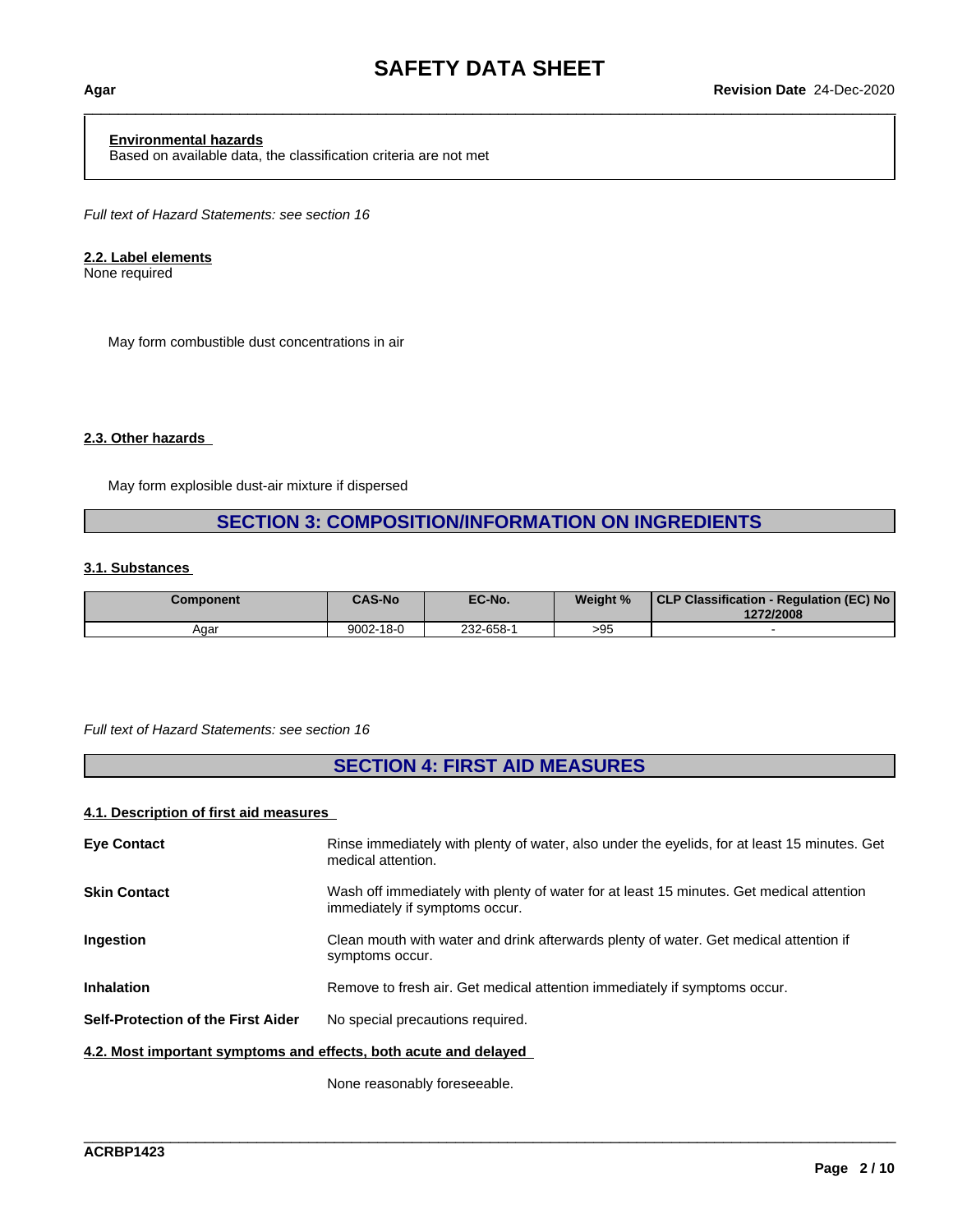#### **4.3. Indication of any immediate medical attention and special treatment needed**

**Notes to Physician** Treat symptomatically.

#### **SECTION 5: FIREFIGHTING MEASURES**

#### **5.1. Extinguishing media**

#### **Suitable Extinguishing Media**

Use extinguishing measures that are appropriate to local circumstances and the surrounding environment. Water spray, carbon dioxide (CO2), dry chemical, alcohol-resistant foam.

#### **Extinguishing media which must not be used for safety reasons** No information available.

#### **5.2. Special hazards arising from the substance or mixture**

Thermal decomposition can lead to release of irritating gases and vapors. Keep product and empty container away from heat and sources of ignition. Dust can form an explosive mixture with air. Fine dust dispersed in air may ignite.

#### **Hazardous Combustion Products**

Carbon monoxide (CO), Carbon dioxide (CO2).

#### **5.3. Advice for firefighters**

As in any fire, wear self-contained breathing apparatus pressure-demand, MSHA/NIOSH (approved or equivalent) and full protective gear.

#### **SECTION 6: ACCIDENTAL RELEASE MEASURES**

#### **6.1. Personal precautions, protective equipment and emergency procedures**

Use personal protective equipment as required. Ensure adequate ventilation. Avoid dust formation.

#### **6.2. Environmental precautions**

Should not be released into the environment.

#### **6.3. Methods and material for containment and cleaning up**

Sweep up and shovel into suitable containers for disposal. Avoid dust formation.

#### **6.4. Reference to other sections**

Refer to protective measures listed in Sections 8 and 13.

#### **SECTION 7: HANDLING AND STORAGE**

#### **7.1. Precautions for safe handling**

Wear personal protective equipment/face protection. Ensure adequate ventilation. Avoid contact with skin, eyes or clothing. Avoid ingestion and inhalation. Avoid dust formation.

#### **Hygiene Measures**

Handle in accordance with good industrial hygiene and safety practice. Keep away from food, drink and animal feeding stuffs. Do not eat, drink or smoke when using this product. Remove and wash contaminated clothing and gloves, including the inside, before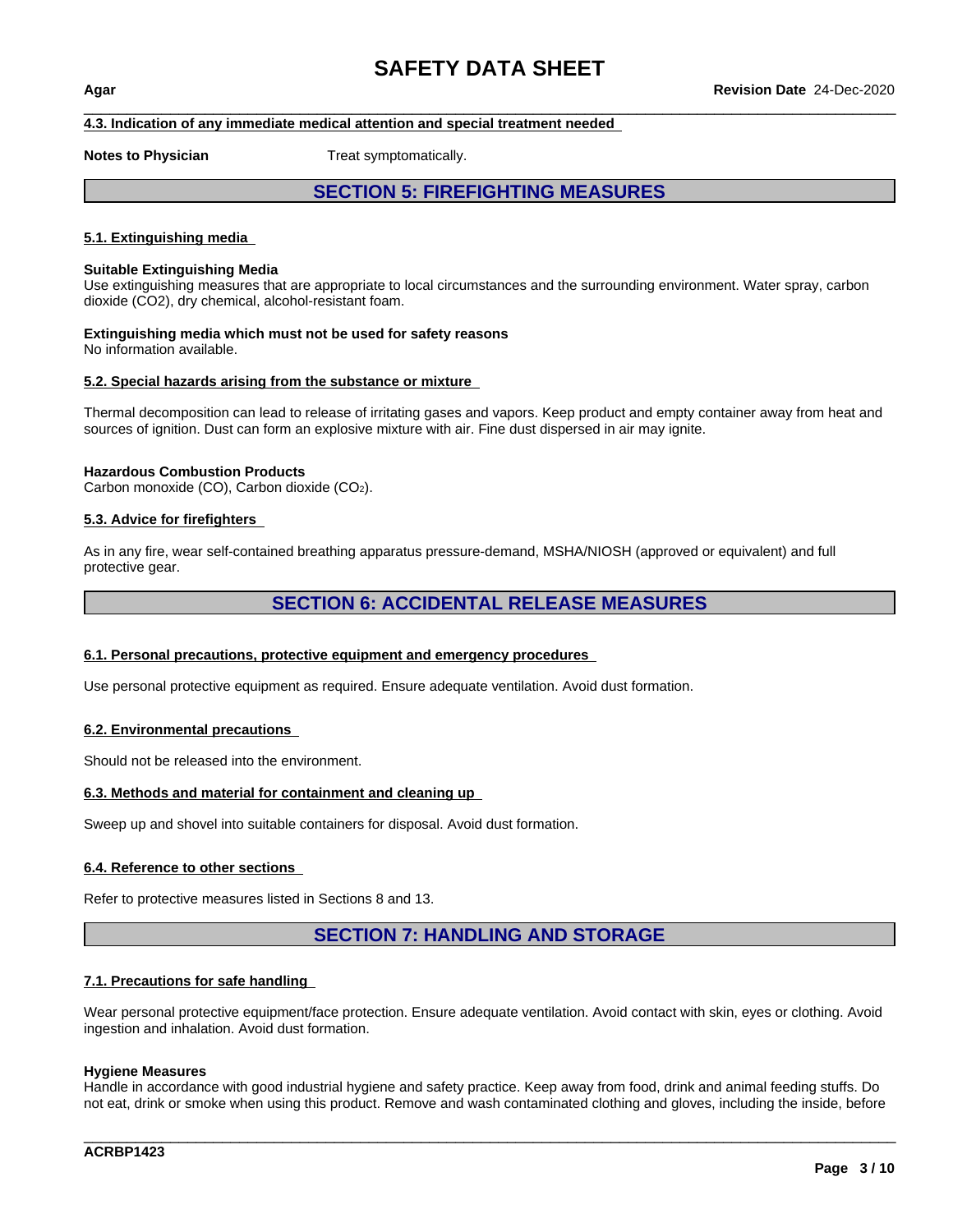re-use. Wash hands before breaks and after work.

#### **7.2. Conditions for safe storage, including any incompatibilities**

Keep containers tightly closed in a dry, cool and well-ventilated place.

**Technical Rules for Hazardous Substances (TRGS) 510 Storage Class (LGK) (Germany)** Class 11

#### **7.3. Specific end use(s)**

Use in laboratories

#### **SECTION 8: EXPOSURE CONTROLS/PERSONAL PROTECTION**

#### **8.1. Control parameters**

#### **Exposure limits**

This product, as supplied, does not contain any hazardous materials with occupational exposure limits established by the region specific regulatory bodies

#### **Biological limit values**

This product, as supplied, does not contain any hazardous materials with biological limits established by the region specific regulatory bodies

#### **Monitoring methods**

BS EN 14042:2003 Title Identifier: Workplace atmospheres. Guide for the application and use of procedures for the assessment of exposure to chemical and biological agents.

MDHS14/3 General methods for sampling and gravimetric analysis of respirable and inhalable dust

#### **Derived No Effect Level (DNEL)** No information available

| Route of exposure | Acute effects (local) | <b>Acute effects</b><br>(systemic) | <b>Chronic effects</b><br>(local) | <b>Chronic effects</b><br>(systemic) |
|-------------------|-----------------------|------------------------------------|-----------------------------------|--------------------------------------|
| Oral              |                       |                                    |                                   |                                      |
| Dermal            |                       |                                    |                                   |                                      |
| <b>Inhalation</b> |                       |                                    |                                   |                                      |

**Predicted No Effect Concentration** No information available. **(PNEC)**

#### **8.2. Exposure controls**

#### **Engineering Measures**

Ensure adequate ventilation, especially in confined areas. Ensure that eyewash stations and safety showers are close to the workstation location.

| Personal protective equipment<br><b>Eye Protection</b> | Wear safety glasses with side shields (or goggles) (European standard - EN 166) |                   |                              |                                         |
|--------------------------------------------------------|---------------------------------------------------------------------------------|-------------------|------------------------------|-----------------------------------------|
| <b>Hand Protection</b>                                 |                                                                                 | Protective gloves |                              |                                         |
| Glove material<br>Nitrile rubber                       | Breakthrough time Glove thickness<br>See manufacturers                          |                   | <b>EU standard</b><br>EN 374 | Glove comments<br>(minimum requirement) |
| Neoprene                                               | recommendations                                                                 |                   |                              |                                         |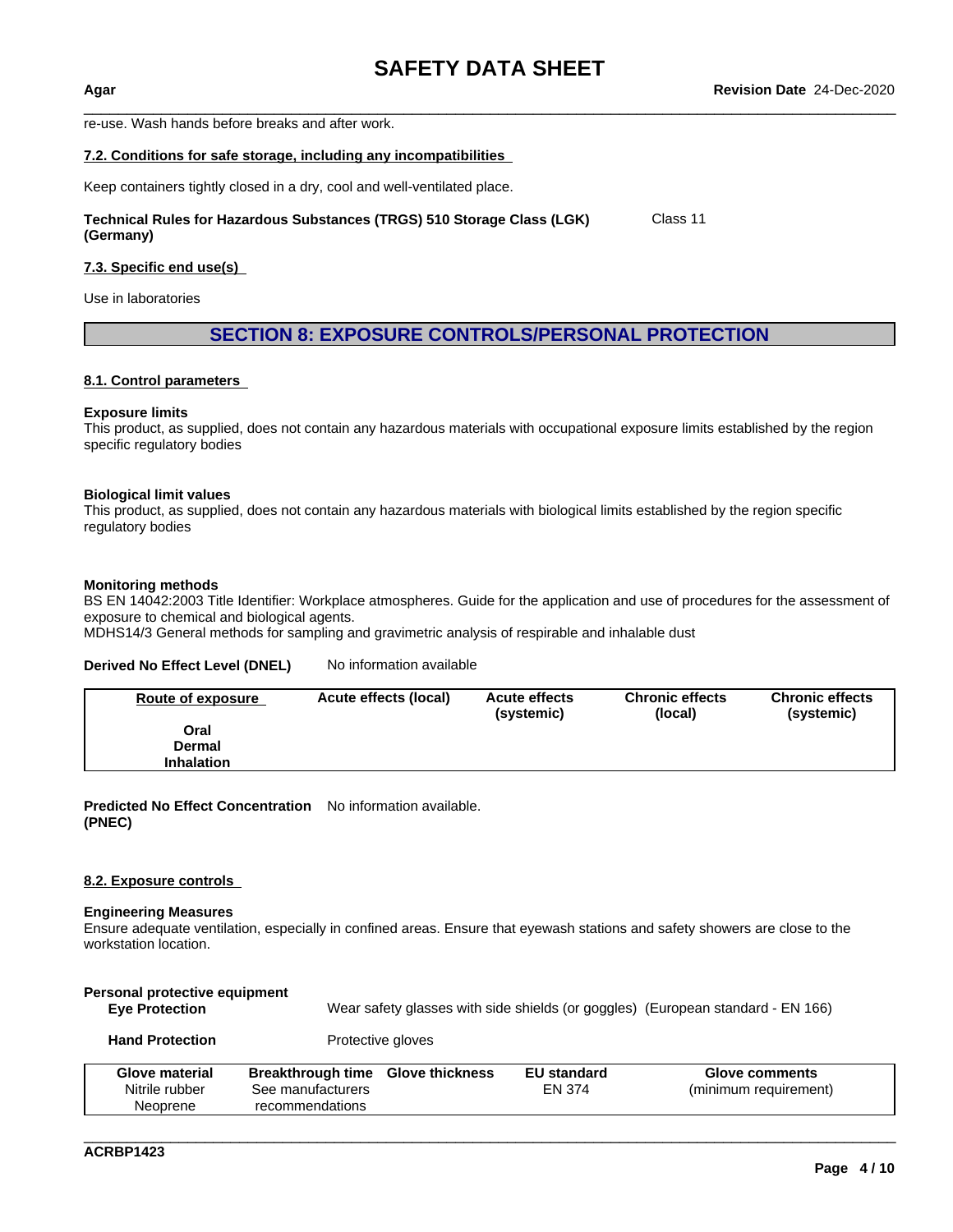| Agar                         | Revision Date 24-Dec-2020 |  |
|------------------------------|---------------------------|--|
| Natural rubber<br><b>PVC</b> |                           |  |

#### **Skin and body protection** Long sleeved clothing

Inspect gloves before use.

Please observe the instructions regarding permeability and breakthrough time which are provided by the supplier of the gloves. (Refer to manufacturer/supplier for information)

Ensure gloves are suitable for the task: Chemical compatability, Dexterity, Operational conditions, User susceptibility, e.g. sensitisation effects, also take into consideration the specific local conditions under which the product is used, such as the danger of cuts, abrasion.

Remove gloves with care avoiding skin contamination.

| <b>Respiratory Protection</b> | No protective equipment is needed under normal use conditions.                                                                                                                                       |
|-------------------------------|------------------------------------------------------------------------------------------------------------------------------------------------------------------------------------------------------|
| Large scale/emergency use     | Use a NIOSH/MSHA or European Standard EN 136 approved respirator if exposure limits<br>are exceeded or if irritation or other symptoms are experienced<br>Recommended Filter type: Particle filter 2 |
| Small scale/Laboratory use    | Maintain adequate ventilation                                                                                                                                                                        |
|                               |                                                                                                                                                                                                      |

**Environmental exposure controls** No information available.

### **SECTION 9: PHYSICAL AND CHEMICAL PROPERTIES**

#### **9.1. Information on basic physical and chemical properties**

| <b>Physical State</b>                          | Powder Solid             |                                   |
|------------------------------------------------|--------------------------|-----------------------------------|
| Appearance                                     | <b>Beige</b>             |                                   |
| Odor                                           | <b>Odorless</b>          |                                   |
| <b>Odor Threshold</b>                          | No data available        |                                   |
| <b>Melting Point/Range</b>                     | No data available        |                                   |
| <b>Softening Point</b>                         | No data available        |                                   |
| <b>Boiling Point/Range</b>                     | No information available |                                   |
| <b>Flammability (liquid)</b>                   | Not applicable           | Solid                             |
| <b>Flammability (solid,gas)</b>                | No information available |                                   |
| <b>Explosion Limits</b>                        | No data available        |                                   |
| <b>Flash Point</b>                             | No information available | Method - No information available |
| <b>Autoignition Temperature</b>                | Not applicable           |                                   |
| <b>Decomposition Temperature</b>               | No data available        |                                   |
| рH                                             | $6 - 8$                  | suspension                        |
| <b>Viscosity</b>                               | Not applicable           | Solid                             |
| <b>Water Solubility</b>                        | 20 g/L $(60^{\circ}C)$   |                                   |
| Solubility in other solvents                   | No information available |                                   |
| <b>Partition Coefficient (n-octanol/water)</b> |                          |                                   |
| <b>Vapor Pressure</b>                          | negligible               |                                   |
| Density / Specific Gravity                     | No data available        |                                   |
| <b>Bulk Density</b>                            | No data available        |                                   |
| <b>Vapor Density</b>                           | Not applicable           | Solid                             |
| <b>Particle characteristics</b>                | No data available        |                                   |
| 9.2. Other information                         |                          |                                   |
| <b>Evaporation Rate</b>                        | Not applicable - Solid   |                                   |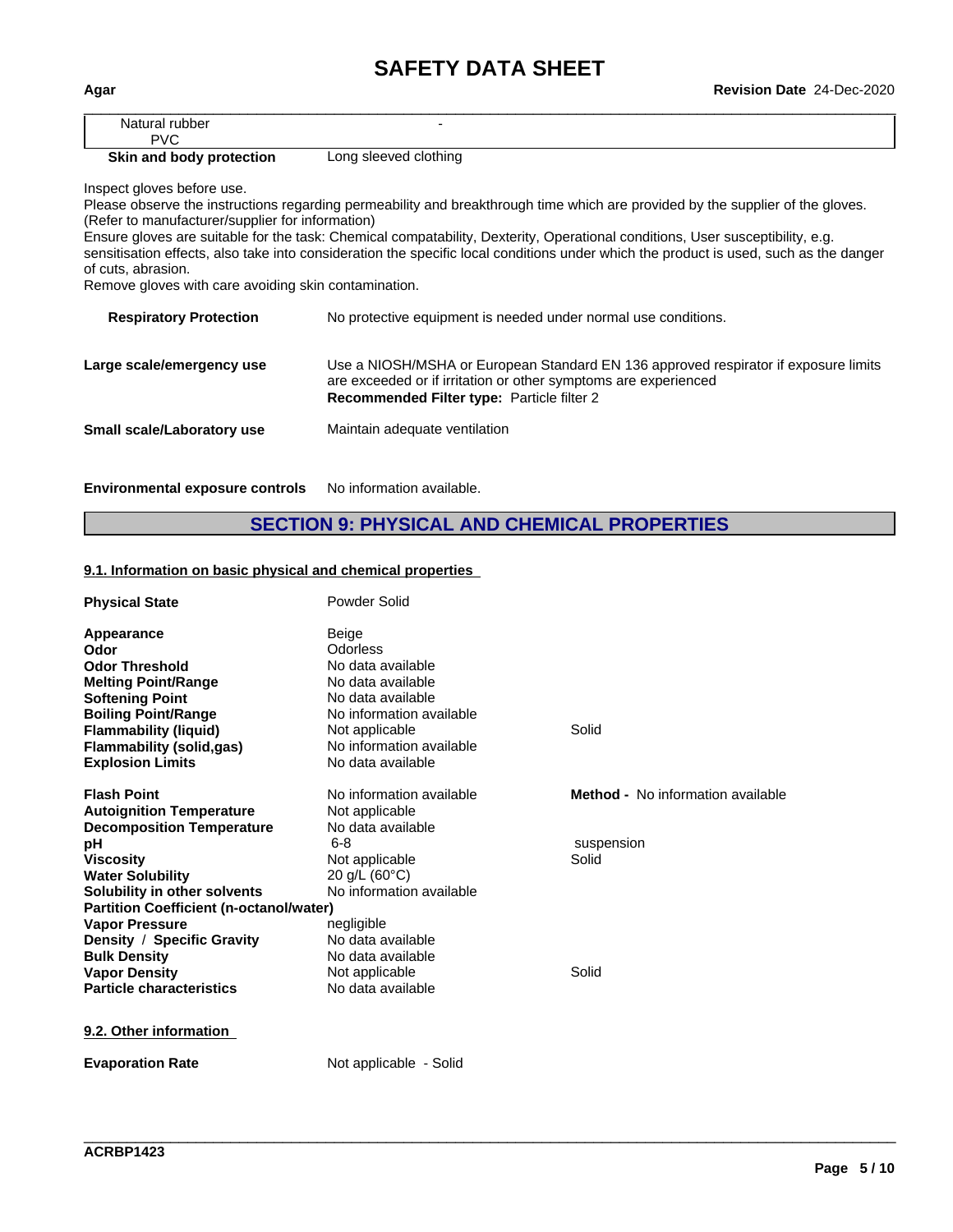#### **SECTION 10: STABILITY AND REACTIVITY**

**10.1. Reactivity** None known, based on information available

**10.2. Chemical stability**

Moisture sensitive.

**10.3. Possibility of hazardous reactions**

**Hazardous Polymerization** No information available.<br> **Hazardous Reactions** None under normal proce None under normal processing.

Avoid dust formation. Incompatible products. Excess heat. Exposure to moist air or water.

**10.5. Incompatible materials**

**10.4. Conditions to avoid**

Strong oxidizing agents.

**10.6. Hazardous decomposition products**

Carbon monoxide (CO). Carbon dioxide (CO2).

#### **SECTION 11: TOXICOLOGICAL INFORMATION**

#### **11.1. Information on hazard classes as defined in Regulation (EC) No 1272/2008**

**Product Information**

**(a) acute toxicity;**

**Oral** Based on available data, the classification criteria are not met<br> **Dermal** Based on available **Dermal** No data available **Inhalation** No data available

| Component | <b>LD50 Oral</b>        | LD50 Dermal | <b>LC50 Inhalation</b> |
|-----------|-------------------------|-------------|------------------------|
| Agar      | Rat<br>$LD50 =$<br>g/kg |             |                        |
|           |                         |             |                        |

| (b) skin corrosion/irritation;                                              | No data available                                                              |
|-----------------------------------------------------------------------------|--------------------------------------------------------------------------------|
| (c) serious eye damage/irritation;                                          | No data available                                                              |
| (d) respiratory or skin sensitization;<br><b>Respiratory</b><br><b>Skin</b> | No data available<br>No data available                                         |
| (e) germ cell mutagenicity;                                                 | No data available                                                              |
| (f) carcinogenicity;                                                        | No data available<br>There are no known carcinogenic chemicals in this product |
| (g) reproductive toxicity;                                                  | No data available                                                              |
| (h) STOT-single exposure;                                                   | No data available                                                              |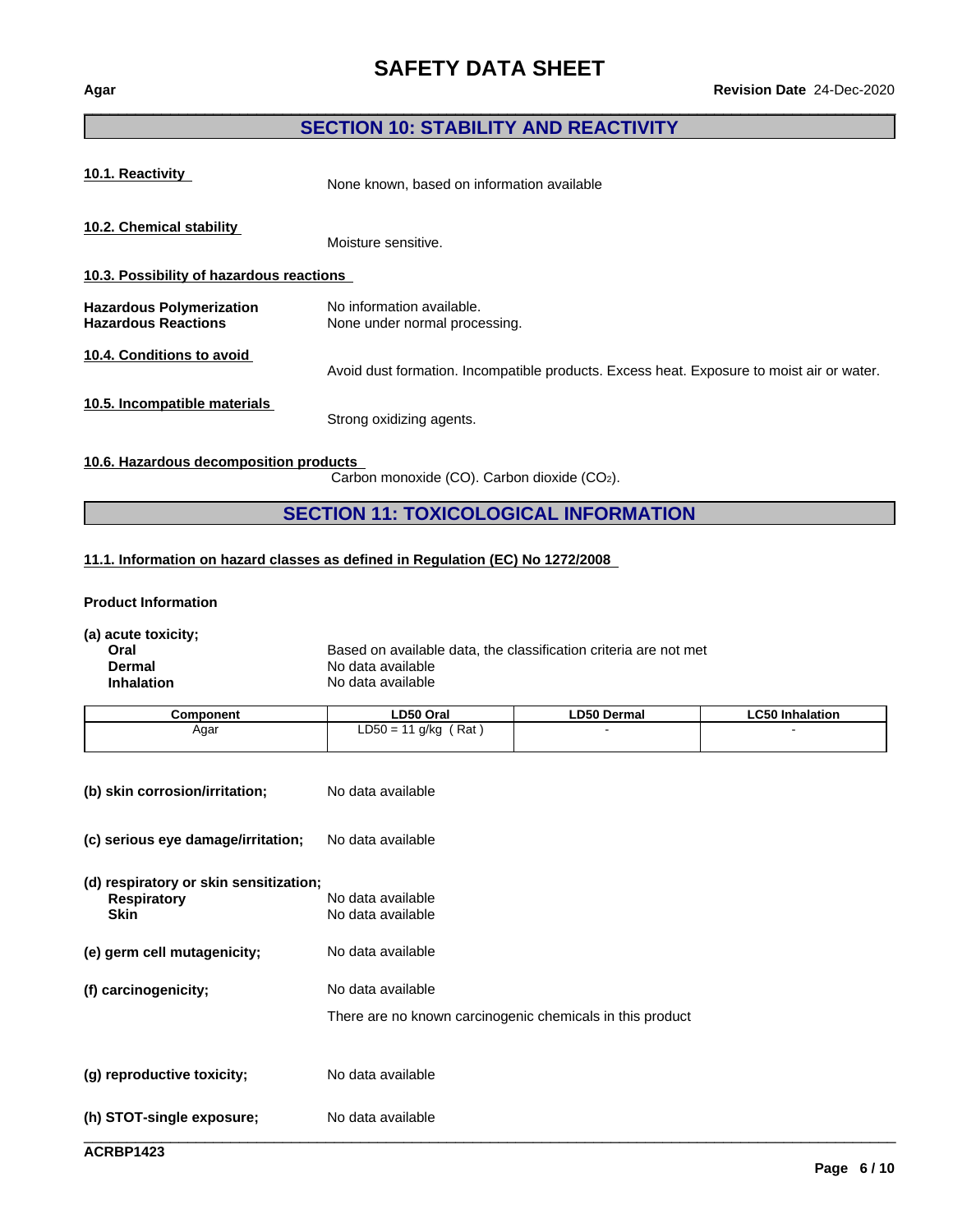| (i) STOT-repeated exposure;                                                                                                                                                                                                           | No data available                                                                                                                                             |  |  |  |  |
|---------------------------------------------------------------------------------------------------------------------------------------------------------------------------------------------------------------------------------------|---------------------------------------------------------------------------------------------------------------------------------------------------------------|--|--|--|--|
|                                                                                                                                                                                                                                       |                                                                                                                                                               |  |  |  |  |
| <b>Target Organs</b>                                                                                                                                                                                                                  | No information available.                                                                                                                                     |  |  |  |  |
| (j) aspiration hazard;                                                                                                                                                                                                                | Not applicable<br>Solid                                                                                                                                       |  |  |  |  |
| <b>Other Adverse Effects</b>                                                                                                                                                                                                          | Tumorigenic effects have been reported in experimental animals.                                                                                               |  |  |  |  |
| Symptoms / effects, both acute and No information available.<br>delayed                                                                                                                                                               |                                                                                                                                                               |  |  |  |  |
| 11.2. Information on other hazards                                                                                                                                                                                                    |                                                                                                                                                               |  |  |  |  |
| <b>Endocrine Disrupting Properties</b>                                                                                                                                                                                                | Assess endocrine disrupting properties for human health. This product does not contain any<br>known or suspected endocrine disruptors.                        |  |  |  |  |
|                                                                                                                                                                                                                                       | <b>SECTION 12: ECOLOGICAL INFORMATION</b>                                                                                                                     |  |  |  |  |
| <u>12.1. Toxicity</u><br><b>Ecotoxicity effects</b>                                                                                                                                                                                   | Contains no substances known to be hazardous to the environment or that are not<br>degradable in waste water treatment plants.                                |  |  |  |  |
|                                                                                                                                                                                                                                       |                                                                                                                                                               |  |  |  |  |
| <b>Persistence</b>                                                                                                                                                                                                                    | Soluble in water, Persistence is unlikely, based on information available.                                                                                    |  |  |  |  |
|                                                                                                                                                                                                                                       | Bioaccumulation is unlikely                                                                                                                                   |  |  |  |  |
|                                                                                                                                                                                                                                       | The product is water soluble, and may spread in water systems Will likely be mobile in the<br>environment due to its water solubility. Highly mobile in soils |  |  |  |  |
|                                                                                                                                                                                                                                       | No data available for assessment.                                                                                                                             |  |  |  |  |
| 12.2. Persistence and degradability<br>12.3. Bioaccumulative potential<br>12.4. Mobility in soil<br>12.5. Results of PBT and vPvB<br>assessment<br>12.6. Endocrine disrupting<br>properties<br><b>Endocrine Disruptor Information</b> | This product does not contain any known or suspected endocrine disruptors                                                                                     |  |  |  |  |

#### **13.1. Waste treatment methods**

| Waste from Residues/Unused | Chemical waste generators must determine whether a discarded chemical is classified as a |
|----------------------------|------------------------------------------------------------------------------------------|
| <b>Products</b>            | hazardous waste. Consult local, regional, and national hazardous waste regulations to    |

\_\_\_\_\_\_\_\_\_\_\_\_\_\_\_\_\_\_\_\_\_\_\_\_\_\_\_\_\_\_\_\_\_\_\_\_\_\_\_\_\_\_\_\_\_\_\_\_\_\_\_\_\_\_\_\_\_\_\_\_\_\_\_\_\_\_\_\_\_\_\_\_\_\_\_\_\_\_\_\_\_\_\_\_\_\_\_\_\_\_\_\_\_\_

**ACRBP1423**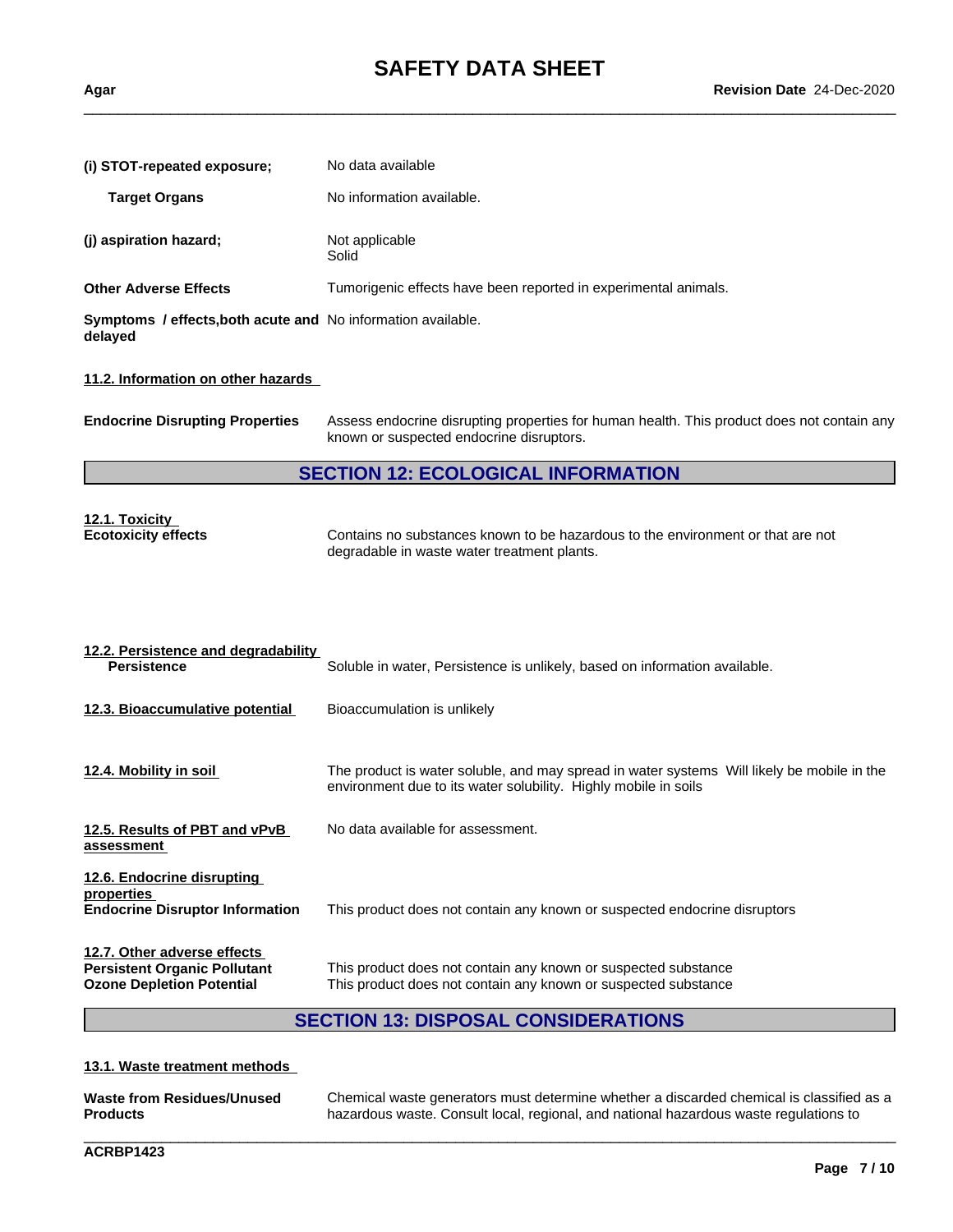| Agar                           | <b>Revision Date 24-Dec-2020</b>                                                                              |
|--------------------------------|---------------------------------------------------------------------------------------------------------------|
|                                | ensure complete and accurate classification.                                                                  |
| <b>Contaminated Packaging</b>  | Empty remaining contents. Dispose of in accordance with local regulations. Do not re-use<br>empty containers. |
| European Waste Catalogue (EWC) | According to the European Waste Catalog, Waste Codes are not product specific, but<br>application specific.   |
| <b>Other Information</b>       | Waste codes should be assigned by the user based on the application for which the product<br>was used.        |
|                                | <b>SECTION 14: TRANSPORT INFORMATION</b>                                                                      |
|                                |                                                                                                               |
| <b>IMDG/IMO</b>                | Not regulated                                                                                                 |

**14.1. UN number 14.2. UN proper shipping name 14.3. Transport hazard class(es) 14.4. Packing group**

**ADR** Not regulated

| 14.1. UN number                  |  |
|----------------------------------|--|
| 14.2. UN proper shipping name    |  |
| 14.3. Transport hazard class(es) |  |
| 14.4. Packing group              |  |

**IATA** Not regulated

| 14.1. UN number                  |  |
|----------------------------------|--|
| 14.2. UN proper shipping name    |  |
| 14.3. Transport hazard class(es) |  |
| 14.4. Packing group              |  |
|                                  |  |

| 14.5. Environmental hazards        | No hazards identified           |
|------------------------------------|---------------------------------|
| 14.6. Special precautions for user | No special precautions required |

**14.7. Maritime transport in bulk according to IMO instruments**

#### **SECTION 15: REGULATORY INFORMATION**

#### **15.1. Safety, health and environmental regulations/legislation specific for the substance or mixture**

Not applicable, packaged goods

#### **International Inventories**

X = listed, Europe (EINECS/ELINCS/NLP), U.S.A. (TSCA), Canada (DSL/NDSL), Philippines (PICCS), China (IECSC), Japan (ENCS), Australia (AICS), Korea (ECL).

| <b>Component</b> | <b>EINECS</b> | <b>ELINCS</b> | <b>NLP</b> | <b>TSCA</b> | <b>DSL</b> | <b>NDSL</b> | <b>PICCS</b> | <b>ENCS</b> | <b>IECSC</b> | <b>AICS</b> | <b>KECL</b>   |
|------------------|---------------|---------------|------------|-------------|------------|-------------|--------------|-------------|--------------|-------------|---------------|
| Agar             | 232-658-      |               |            |             |            |             |              |             |              |             | $-0027$<br>KE |
|                  |               |               |            |             |            |             |              |             |              |             |               |

Regulation (EC) No 649/2012 of the European Parliament and of the Council of 4 July 2012 concerning the export and **import of dangerous chemicals**

\_\_\_\_\_\_\_\_\_\_\_\_\_\_\_\_\_\_\_\_\_\_\_\_\_\_\_\_\_\_\_\_\_\_\_\_\_\_\_\_\_\_\_\_\_\_\_\_\_\_\_\_\_\_\_\_\_\_\_\_\_\_\_\_\_\_\_\_\_\_\_\_\_\_\_\_\_\_\_\_\_\_\_\_\_\_\_\_\_\_\_\_\_\_

Not applicable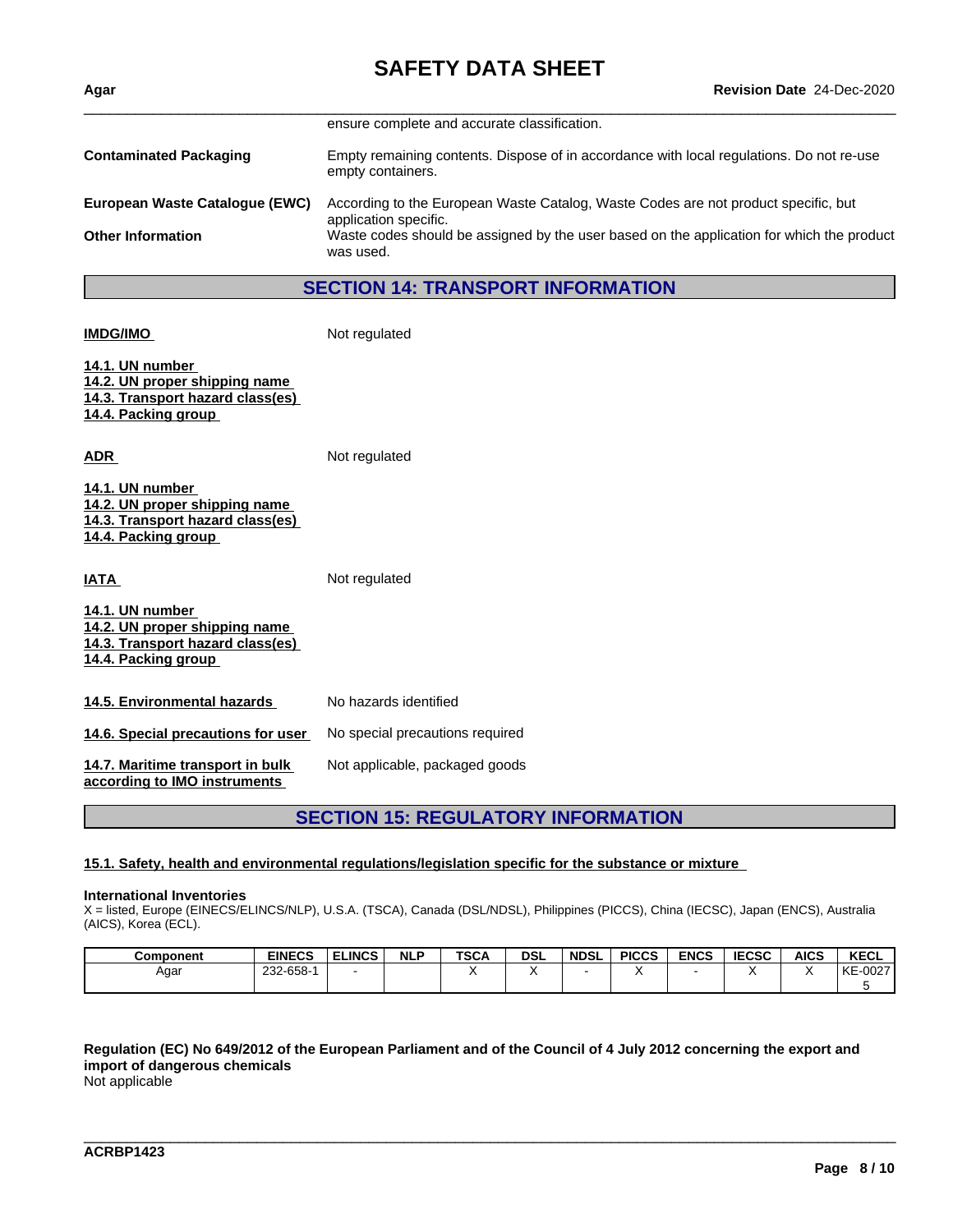**National Regulations**

**WGK Classification** Water endangering class = 2 (self classification)

**UK** - Take note of Control of Substances Hazardous to Health Regulations (COSHH) 2002 and 2005 Amendment

#### **15.2. Chemical safety assessment**

A Chemical Safety Assessment/Report (CSA/CSR) has not been conducted

#### **SECTION 16: OTHER INFORMATION**

#### **Full text of H-Statements referred to undersections 2 and 3**

#### **Legend**

| <b>CAS</b> - Chemical Abstracts Service                                                                                             | <b>TSCA</b> - United States Toxic Substances Control Act Section 8(b)<br>Inventory |
|-------------------------------------------------------------------------------------------------------------------------------------|------------------------------------------------------------------------------------|
| <b>EINECS/ELINCS</b> - European Inventory of Existing Commercial Chemical DSL/NDSL - Canadian Domestic Substances List/Non-Domestic |                                                                                    |
| Substances/EU List of Notified Chemical Substances                                                                                  | Substances List                                                                    |
| <b>PICCS</b> - Philippines Inventory of Chemicals and Chemical Substances                                                           | <b>ENCS</b> - Japanese Existing and New Chemical Substances                        |
| <b>IECSC</b> - Chinese Inventory of Existing Chemical Substances                                                                    | <b>AICS</b> - Australian Inventory of Chemical Substances                          |
| <b>KECL</b> - Korean Existing and Evaluated Chemical Substances                                                                     | NZIoC - New Zealand Inventory of Chemicals                                         |
| <b>WEL</b> - Workplace Exposure Limit                                                                                               | <b>TWA</b> - Time Weighted Average                                                 |
| <b>ACGIH</b> - American Conference of Governmental Industrial Hygienists                                                            | <b>IARC</b> - International Agency for Research on Cancer                          |
| <b>DNEL</b> - Derived No Effect Level                                                                                               | Predicted No Effect Concentration (PNEC)                                           |
| <b>RPE</b> - Respiratory Protective Equipment                                                                                       | LD50 - Lethal Dose 50%                                                             |
| <b>LC50</b> - Lethal Concentration 50%                                                                                              | <b>EC50</b> - Effective Concentration 50%                                          |
| <b>NOEC</b> - No Observed Effect Concentration                                                                                      | <b>POW</b> - Partition coefficient Octanol: Water                                  |
| <b>PBT</b> - Persistent, Bioaccumulative, Toxic                                                                                     | <b>vPvB</b> - very Persistent, very Bioaccumulative                                |
| <b>ADR</b> - European Agreement Concerning the International Carriage of                                                            | <b>ICAO/IATA</b> - International Civil Aviation Organization/International Air     |
| Dangerous Goods by Road                                                                                                             | <b>Transport Association</b>                                                       |
| <b>IMO/IMDG</b> - International Maritime Organization/International Maritime                                                        | <b>MARPOL</b> - International Convention for the Prevention of Pollution from      |
| Dangerous Goods Code                                                                                                                | Ships                                                                              |
| OECD - Organisation for Economic Co-operation and Development                                                                       | <b>ATE</b> - Acute Toxicity Estimate                                               |
| <b>BCF</b> - Bioconcentration factor                                                                                                | VOC (volatile organic compound)                                                    |
| Key literature references and sources for data                                                                                      |                                                                                    |
| https://echa.europa.eu/information-on-chemicals                                                                                     |                                                                                    |
| Suppliers safety data sheet, Chemadvisor - LOLI, Merck index, RTECS                                                                 |                                                                                    |

#### **Training Advice**

Chemical hazard awareness training, incorporating labelling, Safety Data Sheets (SDS), Personal Protective Equipment (PPE) and hygiene.

| <b>Creation Date</b> | 26-Apr-2010           |
|----------------------|-----------------------|
| Revision Date        | 24-Dec-2020           |
| Revision Summary     | Update to CLP Format. |

### **This safety data sheet complies with the requirements of Regulation (EC) No. 1907/2006 COMMISSION REGULATION (EU) 2020/878 amending Annex II to Regulation (EC) No 1907/2006**

**Disclaimer**

The information provided in this Safety Data Sheet is correct to the best of our knowledge, information and belief at the date of its publication. The information given is designed only as a guidance for safe handling, use, processing, storage, transportation, disposal and release and is not to be considered a warranty or quality specification. The information